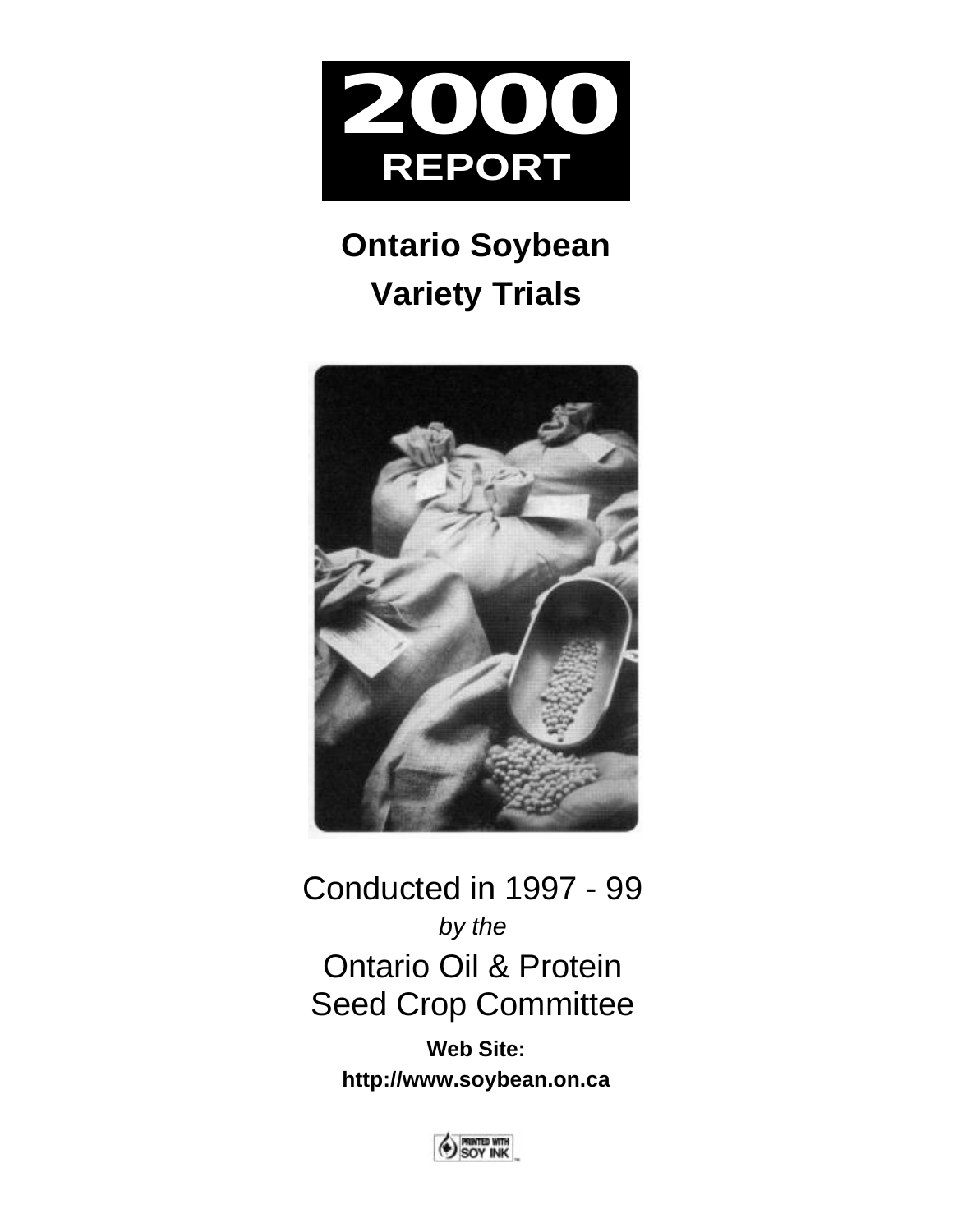### **ONTARIO OIL & PROTEIN SEED CROP COMMITTEE**

This organization is made up of representatives of OMAFRA, Agriculture & Agri-Food Canada, the University of Guelph, the Ontario Seed Growers Association, the Canadian Seed Trade Association, the Ontario Soybean Growers Marketing Board and the Oilseed Crushers. Tests are conducted each year by the following co-operating agencies: Research Centre, Harrow; Ridgetown College; Huron Research Station; University of Guelph; Kemptville College; Research Centre, Ottawa.

**Any reproduction of this report must include at least an entire table. Requests for reproduction must be made to Tom Welacky, Soybean Data Coordinator, OOPSCC, c/o Greenhouse & Processing Crops Research Centre, Harrow ON NOR 1GO.**

### **INTERPRETATION OF RESULTS HEAT UNIT RATING**

Using the same crop heat unit system as for corn, each variety is given a heat unit rating based on the relative maturity of that variety in the most recent 2 years of test results. In choosing a variety you should select those varieties approximately equal to or less than the heat units available on your farm.

### **DAYS FROM PLANTING TO MATURITY**

Maturity is affected by planting date and the area where a variety is being grown. Varieties are rated as being mature when  $95^{\circ}/0$  of the pods on the plants are ripe. Normally, 3-10 additional drying days are needed before the crop is dry enough for combining.

#### **HILUM COLOUR**

Each soybean seed has a hilum which is the point where it was attached to the pod. Varieties differ in hilum colour and can be either Yellow (Y), Imperfect Yellow (IY), Gray (G), Buff (Bf), Brown (Br), Black (BI), or Imperfect Black (IBI). Hilum colour may also be Light (L). Yellow hilum soybeans are generally the only type accepted for the export market. In certain years, however, discolouration of the hilum of IY varieties can occur and as a result the soybeans may not be acceptable for export markets.

#### **SEEDS PER KILOGRAM**

This is an estimate of the relative number of seeds of a particular variety in a kilogram of seed based on a 2-year average of data from all locations where a variety was tested. Since seed size can vary from year to year and from seed lot to seed lot these figures should be used as a rough guide only. The actual seed size reported on each seed lot should be used to calculate seeding rate.

### **YIELD INDEX**

Varieties can only be compared within each test area. Yield index of a variety indicates its performance as a percentage of the average yield of all recommended varieties grown in a test area. Small index differences are not meaningful. The yield index for each location and for the average of all locations is based on 2-3 years of testing. Yield index averaged over locations and years will be a more reliable indicator of yield potential than performance from one single location.

#### **PLANT HEIGHT**

An indicator of the amount of plant growth, it is measured at maturity as the length of the stem from the base of the plant to its tip.

#### **LODGING**

A visual estimate at maturity of the standability of the crop. A value of 1 is equivalent to a crop standing completely upright while a 5 represents a crop entirely flat. Within a test area, varieties with lower values are less prone to lodging.

#### **PROTEIN & OIL INDEX**

Protein Index (%) and Oil (%) is obtainable from Ontario Soybean Growers Marketing Board web site and through access of OMAFRA offices with web site links.

#### **DISEASE RATINGS**

Phytopthora root rot testing is carried out on clay soils infested with common races of Phythopthora .

SCN tests are done in collabration with variety sponsors and the SCN Resistant Variety Development project at GPCRC, Agriculture & Agri-Food Canada, Harrow, Ontario. For further information contact Tom Welacky.

White Mold variety ratings are available for several heat unit areas on the Ontario Soybean Growers marketing Board web site and through access of OMAFRA offices with web site links.

### **TESTING METHODS**

In each trial, varieties were replicated in a suitable experimental design and received equal fertility, weed control and management. All trials were planted and harvested by machine. **All test locations were managed with conventional herbicide programs.**

Prior to harvest, plant height and lodging scores were obtained. The grain harvested from each plot was weighed and the yield of soybeans was calculated in tonnes/hectare at 14% moisture (13% in 1997 and 1998).

Agronomic data in Tables 2 & 3 represent 1-3 year averages of individual locations as well as a 2-year and a 3-year average of all locations. Agronomic data in Tables 4 & 5 have been split on a soil type basis; data from 1-3 years of testing are provided for each location.

### **INTERPRETATION OF TABLE 1 NOTES:**

Varieties with resistance genes for races of the Phytophthora root rot organism in Ontario:

- **1C & 1K** Each gives resistance to most races but some races controlled by one gene are not controlled by the other gene.
- **SCN** Resistant to the major races of Soybean Cyst Nematode (SCN) in Ontario.

#### **Herbicide Reaction:**

**MS** Metribuzin herbicide should not be used on these varieties. RR Roundup Ready<sup>™</sup> (Trademark of Monsanto Company)

**STS** Sulfonylurea Tolerant Soybean to Reliance (STS & Reliance are trademarks of E.I. du Pont de Nemours & Co.)

#### **Phytophthora Root Rot % Plant Loss:**

Two-year average in a field heavily infested with Phytophthora. Not all races of Phytophthora root rot are found at this site. Thus, the relative ranking of varieties for plant loss may differ in fields that have other races present.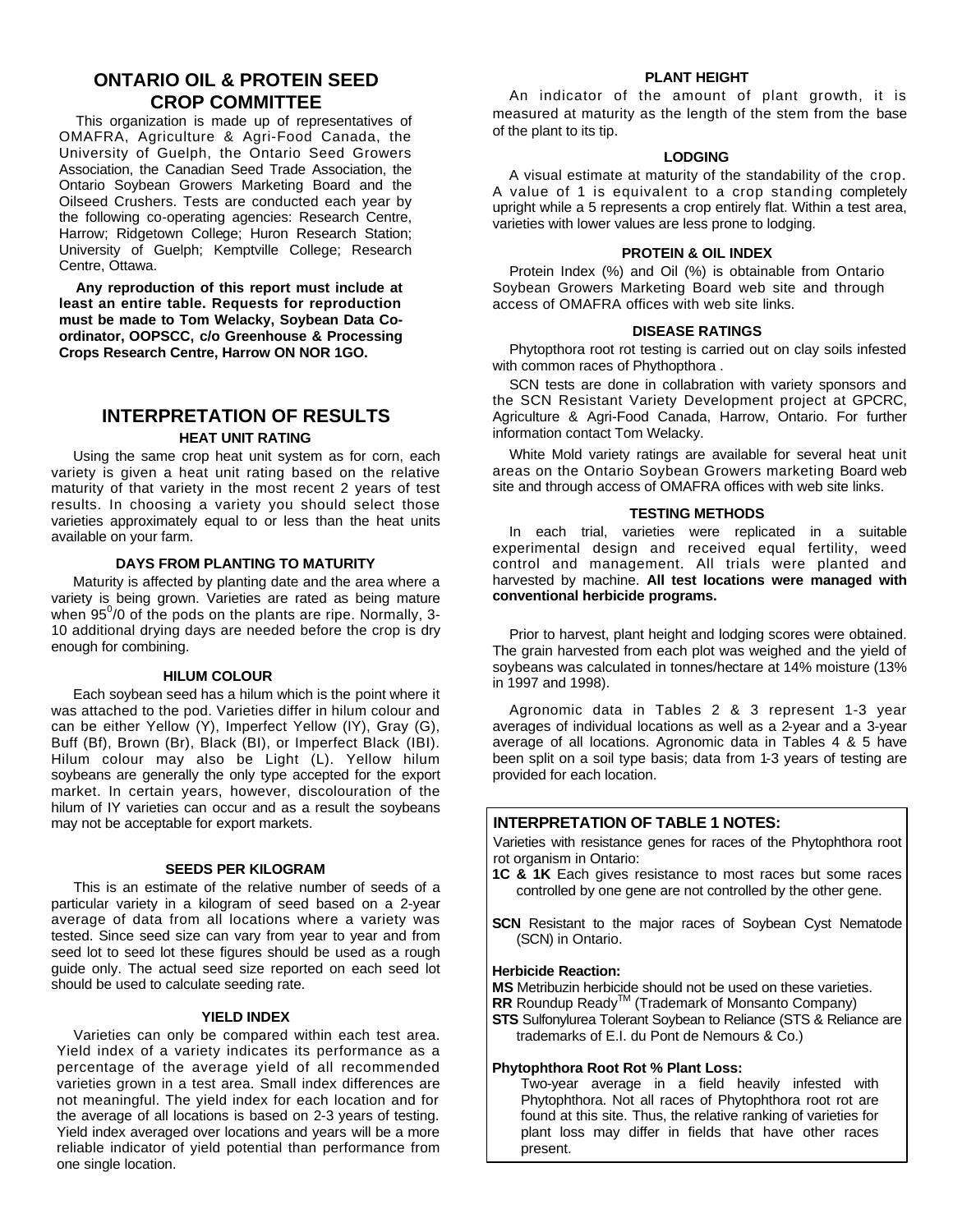### **TABLE 1. ONTARIO 2000 SOYBEAN VARIETY PERFORMANCE LIST & DESCRIPTIONS**

|                                 |                | Herbi-                            | <b>Heat</b>  |                        | <b>Seeds</b> | Phytopthora                   | <b>Seed</b> |                                              |
|---------------------------------|----------------|-----------------------------------|--------------|------------------------|--------------|-------------------------------|-------------|----------------------------------------------|
|                                 |                | cide                              | Unit         | <b>Hilum</b>           | per          | <b>Root Rot %</b>             | Avail-      |                                              |
| <b>Variety</b>                  |                | <b>Notes Reaction Rating</b>      |              | Colour                 | Kg           | <b>Plant Loss</b>             |             | ability Distributor                          |
| Gentleman                       |                |                                   | 2400         | $\rm{BR}$              | 5900         | 6                             |             | Semican Atlantic Inc.                        |
| Accord                          |                |                                   | 2450         | <b>LBR</b>             | 6000         | 11                            |             | Advantage Seed Grow&Proc                     |
| Corona                          |                |                                   | 2450         | <b>BR</b>              | 5800         | 5                             |             | <b>Hyland Seeds</b>                          |
| <b>OAC</b> Klondike             |                |                                   | 2450         | <b>BR</b>              | 5400         | 12                            |             | <b>SECAN Members</b>                         |
| <b>OAC</b> Salem                |                |                                   | 2500         | IV                     | 5500         | 8                             |             | Agrocentre Belcan                            |
| <b>PS 32</b>                    |                |                                   | 2500         | <b>BR</b>              | 5900         | 14                            |             | Pride Seeds                                  |
| Fiston                          |                |                                   | 2525         | <b>BR</b>              | 6500         | 8                             |             | Semences Laquerre Inc.                       |
| Medallion                       |                |                                   | 2525         | <b>BF</b>              | 5500         | 14                            |             | Semican Atlantic Inc.                        |
| <b>OAC</b> Nepean               |                |                                   | 2525         | <b>BR</b>              | 5500         | 3                             |             | <b>SECAN Members</b>                         |
| <b>OAC</b> Walton               |                |                                   | 2525         | <b>BR</b>              | 5200         | 16                            |             | PRO Seeds of Canada                          |
| Altesse                         |                |                                   | 2550         | <b>DBR</b>             | 5800         | 10                            |             | <b>SECAN Members</b>                         |
| <b>HS 2578</b>                  |                |                                   | 2550         | IV                     | 5100         | 10                            |             | GROWMARK Inc.                                |
| <b>HS 2688</b><br>S 00-66       |                | <b>MS</b>                         | 2550<br>2550 | <b>BR</b><br><b>BR</b> | 5100         | 8<br>$\overline{4}$           |             | GROWMARK Inc.                                |
| <b>AC</b> Proteina              |                |                                   | 2575         | <b>BR</b>              | 5300<br>6100 | 11                            |             | Novartis Seeds Inc.<br>Semican Atlantic Inc. |
| Aquilon                         |                |                                   | 2575         | <b>BL</b>              | 4900         | 8                             |             | Advantage Seed Grow&Proc                     |
| Maple Glen                      |                |                                   | 2600         | IV                     | 5000         | 13                            |             | <b>SECAN Members</b>                         |
| <b>OAC</b> Atwood               |                |                                   | 2600         | Y                      | 5600         | 12                            |             | Advantage Seed Grow&Proc                     |
| <b>OAC</b> Erin                 |                |                                   | 2600         | $\mathbf Y$            | 6900         | 14                            |             | PRO Seeds of Canada                          |
| <b>PS 36</b>                    |                |                                   | 2600         | Y                      | 5000         | 17                            |             | Pride Seeds                                  |
| <b>HS 2689</b>                  |                |                                   | 2625         | <b>BR</b>              | 5200         | 6                             |             | <b>GROWMARK</b> Inc.                         |
| <b>OAC</b> Wingham              |                |                                   | 2625         | <b>BR</b>              | 6000         | 13                            |             | <b>SECAN Members</b>                         |
| Cabot                           |                |                                   | 2650         | <b>BR</b>              | 5300         | 6                             | LS          | First Line Seeds Ltd.                        |
| DB1979                          |                |                                   | 2650         | <b>BR</b>              | 4700         | 13                            |             | Advantage Seed Grow&Proc                     |
| DKB00-99                        |                | RR                                | 2650         | <b>BR</b>              | 5600         | $\boldsymbol{2}$              |             | First Line Seeds Ltd.                        |
| Korada                          | 1c             |                                   | 2650         | IV                     | 5300         | 6                             |             | <b>DEKALB</b>                                |
| KG 41                           |                |                                   | 2675         | IV                     | 5300         | 6                             |             | Pride Seeds                                  |
| <b>OAC</b> Clinton              |                |                                   | 2675         | IY                     | 5300         | 1                             |             | PRO Seeds of Canada                          |
| OAC Millennium                  |                |                                   | 2675         | <b>BR</b>              | 6300         | 7                             |             | PRO Seeds of Canada                          |
| <b>PS 42</b>                    |                |                                   | 2675         | IV                     | 4900         | 7                             |             | Pride Seeds                                  |
| $S$ 03-w4                       | 1c             |                                   | 2675         | IY                     | 5000         | 5                             |             | Novartis Seeds Inc.                          |
| Achiever<br><b>OAC</b> Brussels |                |                                   | 2700<br>2700 | IY<br><b>BR</b>        | 5300<br>4900 | 7<br>10                       |             | Mapleseed Inc.<br><b>SECAN Members</b>       |
| <b>OAC</b> Lucknow              |                |                                   | 2700         | <b>GR</b>              | 5200         | 6                             |             | <b>SECAN Members</b>                         |
| <b>SIERRA</b>                   |                |                                   | 2700         | ${\it IY}$             | 4300         | $\overline{2}$                |             | PRO Seeds of Canada                          |
| 2601 R                          | 1c             | <b>RR</b>                         | 2700         | <b>BR</b>              | 5300         | $\overline{7}$                |             | First Line Seeds Ltd.                        |
| 9063                            |                |                                   | 2700         | <b>GR</b>              | 5400         | 5                             |             | Pioneer Hi-Bred Ltd.                         |
| AC 2001                         |                |                                   | 2725         | <b>BR</b>              | 5500         | 13                            |             | <b>SECAN Members</b>                         |
| <b>HS 2778</b>                  |                | <b>MS</b>                         | 2725         | LBR                    | 5300         | 9                             |             | <b>GROWMARK</b> Inc.                         |
| <b>OAC</b> Auburn               |                |                                   | 2725         | <b>LBR</b>             | 5200         | 13                            |             | Advantage Seed Grow&Proc                     |
| $03-C3$                         |                |                                   | 2725         | IV                     | 4900         | 9                             |             | Novartis Seeds Inc.                          |
| 2701 R                          | 1c             | RR                                | 2725         | $\rm{BR}$              | 5200         | 5                             |             | First Line Seeds Ltd.                        |
| CX066                           |                |                                   | 2750         | BR                     | 5300         | 10                            |             | <b>DEKALB</b>                                |
| OAC Bayfield                    |                |                                   | 2750         | $\rm{BR}$              | 5100         | 9                             |             | <b>SECAN Members</b>                         |
| <b>PS 50</b>                    |                |                                   | 2750         | $\rm{BR}$              | 4900         | 5                             |             | Pride Seeds                                  |
| PS 55                           |                |                                   | 2750         | BR                     | 5500         | 10                            |             | Pride Seeds                                  |
| RR Robust                       |                | $\ensuremath{\mathsf{RR}}\xspace$ | 2750         | BR                     | 4700         | 6                             | LS          | <b>Hyland Seeds</b>                          |
| S 07-57                         |                |                                   | 2750<br>2775 | BR                     | 5400         | 4                             |             | Novartis Seeds Inc.                          |
| Enterprise<br>Fiesta            |                |                                   | 2775         | IV<br>BR               | 5000<br>5300 | 7<br>$\overline{\mathbf{c}}$  |             | <b>Hyland Seeds</b><br>PRO Seeds of Canada   |
| Maverick                        |                |                                   | 2775         | IY                     | 4700         | $\boldsymbol{2}$              |             | <b>Hyland Seeds</b>                          |
| 9071                            | 1c             |                                   | 2775         | $\mathbf Y$            | 6100         | 6                             |             | Pioneer Hi-Bred Ltd.                         |
| <b>AC</b> Bravor                | 1c             |                                   | 2800         | <b>BR</b>              | 5400         | $\sqrt{5}$                    |             | First Line Seeds Ltd.                        |
| MS0747                          |                |                                   | 2800         | $\rm{BR}$              | 5500         | $\overline{\mathcal{L}}$      |             | Mapleseed Inc.                               |
| <b>OAC</b> Eclipse              | 1c             |                                   | 2800         | $\rm{BR}$              | 5200         | 6                             |             | <b>SECAN Members</b>                         |
| Zephyr                          |                |                                   | 2800         | IY                     | 5200         | 13                            |             | First Line Seeds Ltd.                        |
| 2702R                           |                | RR                                | 2800         | $\mathbf{BL}$          | 5400         | 9                             |             | First Line Seeds Ltd.                        |
| Amberley                        | 1c             |                                   | 2825         | <b>GR</b>              | 5700         | $\boldsymbol{6}$              |             | Mapleseed Inc.                               |
| 91801                           | 1k             |                                   | 2825         | BL                     | 5900         | $\overline{7}$                |             | Pioneer Hi-Bred Ltd.                         |
| <b>Bounty</b>                   |                | MS                                | 2850         | Y                      | 5400         | 10                            |             | <b>Hyland Seeds</b>                          |
| <b>HS 2888</b>                  | 1c             |                                   | 2850         | <b>GR</b>              | 5600         | 5                             |             | GROWMARK Inc.                                |
| OAC Oxford                      |                |                                   | 2850         | IV                     | 5200         | 3                             |             | <b>SECAN Members</b>                         |
| OAC Stratford                   |                |                                   | 2850         | BF                     | 4800         | 4                             |             | PRO Seeds of Canada                          |
| S 08-80                         | 1 <sub>c</sub> |                                   | 2850         | $\mathbf Y$            | 4900         | $\mathfrak s$                 |             | Novartis Seeds Inc.                          |
| Arva                            |                |                                   | 2875         | $\mathbf Y$            | 5400         | 3                             |             | Advantage Seed Grow&Proc                     |
| Marathon<br>PS 63               |                |                                   | 2875<br>2875 | $\mathbf Y$<br>LBF     | 5100<br>6100 | 7                             |             | <b>Hyland Seeds</b><br>Pride Seeds           |
| 2801 R                          |                | RR                                | 2875         | $\rm BL$               | 5900         | 6<br>$\overline{\mathcal{A}}$ |             | First Line Seeds Ltd.                        |
|                                 |                |                                   |              |                        |              |                               |             |                                              |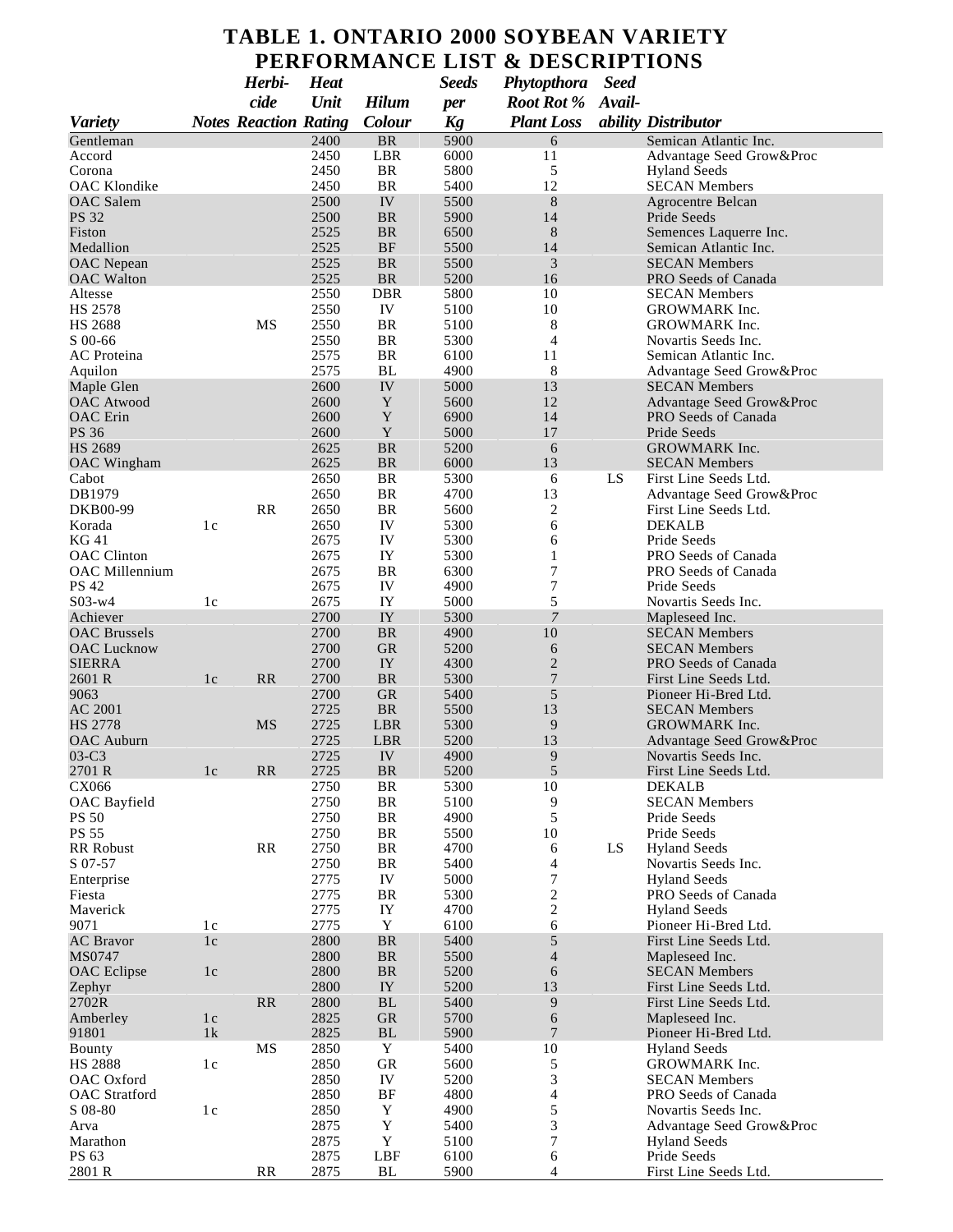### **TABLE 1. ONTARIO 2000 SOYBEAN VARIETY PERFORMANCE LIST & DESCRIPTIONS (Continued)**

|                    |               | Herbi-                            | <b>Heat</b>  |               | <b>Seeds</b> | Phytopthora                 | <b>Seed</b> |                                       |
|--------------------|---------------|-----------------------------------|--------------|---------------|--------------|-----------------------------|-------------|---------------------------------------|
|                    |               | cide                              | Unit         | <b>Hilum</b>  | per          | <b>Root Rot %</b>           | Avail-      |                                       |
| <b>Variety</b>     |               | <b>Notes Reaction Rating</b>      |              | Colour        | Kg           | <b>Plant Loss</b>           | ability     | <b>Distributor</b>                    |
| A0868              | 1k            |                                   | 2900         | Y             | 5800         | $\overline{4}$              |             | Cargill Hybrid Seeds                  |
| CX101RR            | la            | RR                                | 2900         | <b>BR</b>     | 6400         | 5                           |             | DEKALB Canada Inc.                    |
| <b>OAC</b> Exeter  |               |                                   | 2900         | $\mathbf Y$   | 4900         | 3                           |             | First Line Seeds Ltd.                 |
| <b>PRO 282</b>     |               |                                   | 2900         | <b>BR</b>     | 6100         | 6                           |             | PRO Seeds of Canada                   |
| <b>PRO 285</b>     |               |                                   | 2900         | <b>BF</b>     | 5100         | 7                           |             | PRO Seeds of Canada                   |
| 9132               | 1c            |                                   | 2900         | <b>BL</b>     | 5600         | 5                           |             | Pioneer Hi-Bred Ltd.                  |
| <b>HS 2988</b>     |               |                                   | 2925         | <b>BR</b>     | 5400         | 3                           |             | GROWMARK Inc.                         |
| M-080              | 1k            |                                   | 2925         | <b>BR</b>     | 5500         | 3                           |             | Mycogen Canada                        |
| <b>PS 66 RR</b>    |               | <b>RR</b>                         | 2925         | <b>BR</b>     | 5200         | 7                           |             | Pride Seeds                           |
| <b>RCAT Bobcat</b> |               |                                   | 2925         | ${\rm IV}$    | 5000         | 11                          |             | <b>SECAN Members</b>                  |
| Sentry             |               |                                   | 2925         | ${\it IY}$    | 5200         | 8                           |             | <b>Hyland Seeds</b>                   |
| Squire             |               |                                   | 2925         | ${\it IY}$    | 5300         | 12                          |             | First Line Seeds Ltd.                 |
| 140                | 1k            |                                   | 2925         | <b>BR</b>     | 5300         | 5                           | NA          | Mycogen Canada                        |
| 9163               | 1c            |                                   | 2925         | $\mathbf Y$   | 6000         | $\overline{\mathcal{L}}$    |             | Pioneer Hi-Bred Ltd.                  |
| Crystal            |               |                                   | 2950         | Y             | 5500         | 4                           | LS          | <b>Hyland Seeds</b>                   |
| <b>PS 77</b>       | 1c            |                                   | 2950         | $\mathbf Y$   | 5100         | 6                           |             | Pride Seeds                           |
| Telstar            |               |                                   | 2950         | <b>BR</b>     | 5300         | 4                           |             | <b>Hyland Seeds</b>                   |
| A1553              | 1k            |                                   | 2975         | <b>BL</b>     | 6300         | 4                           |             |                                       |
|                    |               |                                   |              | ${\rm GR}$    |              |                             |             | Cargill Hybrid Seeds<br><b>DEKALB</b> |
| DKB15-15           |               |                                   | 2975<br>2975 | $\mathbf{BL}$ | 5100         | 4                           |             |                                       |
| Moore              |               |                                   |              |               | 5900         | 3                           | LS          | <b>Hyland Seeds</b>                   |
| <b>PRO 295</b>     |               |                                   | 2975         | <b>BL</b>     | 5900         | 3                           |             | PRO Seeds of Canada                   |
| <b>PS 73</b>       |               |                                   | 2975         | <b>LBF</b>    | 5400         | 5                           |             | Pride Seeds                           |
| S 14-H4            |               |                                   | 2975         | $\mathbf{BL}$ | 4700         | 4                           |             | Novartis Seeds Inc.                   |
| S 14-M7            | 1c            |                                   | 2975         | ${\rm GR}$    | 5200         | 3                           |             | Novartis Seeds Inc.                   |
| T8508              |               |                                   | 2975         | <b>BR</b>     | 5200         | 3                           |             | <b>Hyland Seeds</b>                   |
| 2901R              | 1c            | RR                                | 2975         | <b>BR</b>     | 5400         | 7                           | LS          | First Line Seeds Ltd.                 |
| AP1876             | 1k            |                                   | 3000         | <b>BL</b>     | 5100         | 5                           |             | Mapleseed Inc.                        |
| A1923              | 1k            |                                   | 3000         | $\mathbf{BL}$ | 5200         | 3                           |             | Cargill Hybrid Seeds                  |
| Crusher            |               |                                   | 3000         | BL            | 5700         | $10\,$                      |             | <b>SECAN Members</b>                  |
| CX173              | 1c            |                                   | 3000         | $\mathbf{BL}$ | 6600         | 9                           |             | DEKALB Canada Inc.                    |
| <b>HS 3078</b>     | 1k            |                                   | 3000         | <b>BL</b>     | 5700         | 6                           |             | <b>GROWMARK</b> Inc.                  |
| OAC Bright         |               |                                   | 3000         | $\mathbf Y$   | 5000         | 7                           |             | First Line Seeds Ltd.                 |
| <b>PRO 292</b>     |               |                                   | 3000         | <b>BR</b>     | 5300         | 19                          |             | PRO Seeds of Canada                   |
| <b>RR</b> Rambler  |               | RR                                | 3000         | <b>BR</b>     | 5000         | $\mathbf{1}$                |             | <b>Hyland Seeds</b>                   |
| RR Reign           |               | RR                                | 3000         | <b>BR</b>     | 6900         | 7                           |             | <b>Hyland Seeds</b>                   |
| Sapphire           |               |                                   | 3000         | $\mathbf Y$   | 5500         | 17                          |             | <b>Hyland Seeds</b>                   |
| 5155               |               |                                   | 3000         | $\rm{BR}$     | 5200         | $\overline{9}$              |             | Mycogen Canada                        |
| 92B05              | 1k            | $\ensuremath{\mathsf{RR}}\xspace$ | 3000         | $\rm{BR}$     | 5900         | $\mathbf{1}$                |             | Pioneer Hi-Bred Ltd.                  |
| AG1901             | $1\mathrm{k}$ | $\ensuremath{\mathsf{RR}}\xspace$ | 3025         | $\mathbf{BL}$ | 5900         | $\ensuremath{\mathfrak{Z}}$ |             | Monsanto Canada                       |
| A2161              | $1\mathrm{k}$ |                                   | 3025         | ${\rm IBL}$   | 5800         | $\mathfrak{Z}$              |             | Cargill Hybrid Seeds                  |
| $M-210$            |               |                                   | 3025         | $\mathbf Y$   | 5500         | 14                          |             | Mycogen Canada                        |
| PS 84 SCN          | <b>SCN</b>    |                                   | 3025         | $\rm{BR}$     | 4900         | $\sqrt{6}$                  |             | Pride Seeds                           |
| S 18-11            | <b>SCN</b>    |                                   | 3025         | $\mathbf{BL}$ | 4100         | 6                           |             | Novartis Seeds Inc.                   |
| S 19-90            | 1c            |                                   | 3025         | ${\rm GR}$    | 4700         | $\overline{\mathcal{L}}$    |             | Novartis Seeds Inc.                   |
| Stine 2500         |               |                                   | 3025         | IY            | 5600         | $\overline{7}$              |             | Advantage Seed Grow&Proc              |
| Westag 97          |               |                                   | 3025         | $\rm BF$      | 5000         | $\sqrt{6}$                  |             | <b>SECAN Members</b>                  |
| 3001 S             | 1k            | <b>STS</b>                        | 3025         | ${\rm IBL}$   | 5400         | $\overline{4}$              |             | First Line Seeds Ltd.                 |
| AG2101             | $1\mathrm{k}$ | $\ensuremath{\mathsf{RR}}\xspace$ | 3050         | $\mathbf{BL}$ | 6000         | $\sqrt{2}$                  |             | First Line Seeds Ltd.                 |
| A2069              | SCN 1k        |                                   | 3050         | $\mathbf{BL}$ | 5400         | $\boldsymbol{2}$            |             | First Line Seeds Ltd.                 |
| <b>Bailey</b>      | $\rm{SCN}$    |                                   | 3050         | $\mathbf{BL}$ | 5600         | 4                           |             | <b>Hyland Seeds</b>                   |
| Bennett            |               |                                   | 3050         | $\mathbf{BL}$ | 4800         | 6                           |             | First Line Seeds Ltd.                 |
| CX205              | $1c$          |                                   | 3050         | ${\rm GR}$    | 5900         | 6                           |             | <b>DEKALB</b>                         |
| DKB20-10           | $1\mathrm{k}$ | RR                                | 3050         | $\rm BL$      | 5100         | $\overline{c}$              |             | <b>DEKALB</b>                         |
| HS 3168            |               |                                   | 3050         | $\rm BF$      | 5200         | $\boldsymbol{7}$            |             | GROWMARK Inc.                         |
| Nankino            |               |                                   | 3050         | ${\rm IBL}$   | 5800         | $\,8\,$                     |             | <b>Hyland Seeds</b>                   |
| <b>PS 86 RR</b>    | 1k            | RR                                | 3050         | $\mathbf{BL}$ | 5500         | $\boldsymbol{2}$            |             | Pride Seeds                           |
| RR Reward          |               | $\ensuremath{\mathsf{RR}}\xspace$ | 3050         | $\mathbf{BL}$ | 6300         | $\boldsymbol{7}$            |             | <b>Hyland Seeds</b>                   |
| S20-F8             | 1c            |                                   | 3050         | $\mathbf Y$   | 5200         | $8\,$                       |             | Novartis Seeds Inc.                   |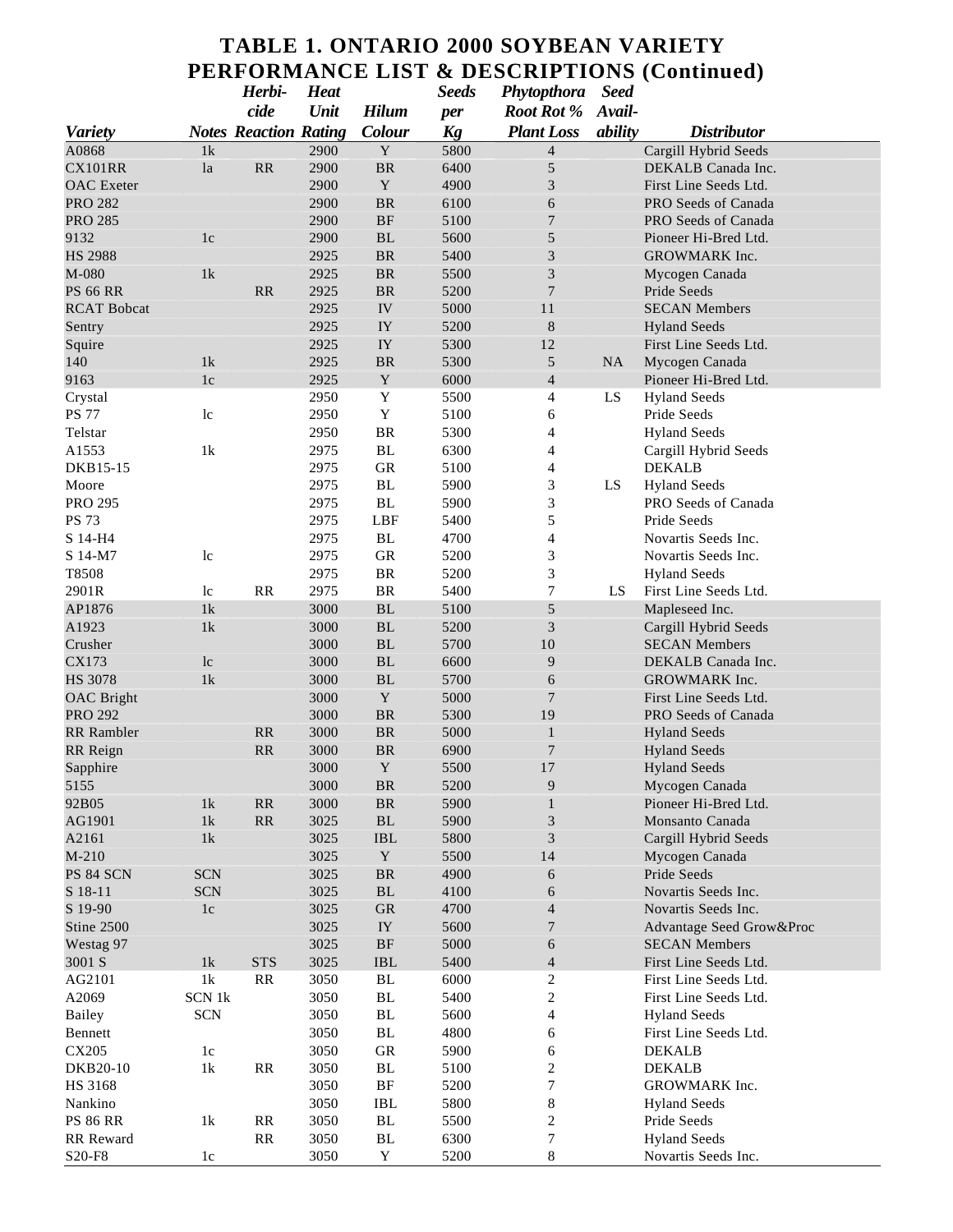### **TABLE 1. ONTARIO 2000 SOYBEAN VARIETY PERFORMANCE LIST & DESCRIPTIONS (Continued)**

|                                    |            | Herbi-                       | <b>Heat</b>      |               | <b>Seeds</b>     | Phytopthora       | <b>Seed</b> |                           |
|------------------------------------|------------|------------------------------|------------------|---------------|------------------|-------------------|-------------|---------------------------|
|                                    |            | cide                         | Unit             | <b>Hilum</b>  | per              | <b>Root Rot %</b> | Avail-      |                           |
| <b>Variety</b>                     |            | <b>Notes Reaction Rating</b> |                  | Colour        | Kg               | <b>Plant Loss</b> | ability     | <b>Distributor</b>        |
| Tornado                            |            |                              | 3050             | IY            | 5100             | $\boldsymbol{6}$  |             | <b>Hyland Seeds</b>       |
| 200                                |            |                              | 3050             | $\mathbf{BL}$ | 5700             | 5                 |             | Mycogen Canada            |
| <b>HS3009RR</b>                    |            | RR                           | 3075             | $\rm BL$      | 6200             | 9                 |             | GROWMARK Inc.             |
| Hammer                             | <b>SCN</b> |                              | 3075             | <b>BR</b>     | 6400             | 3                 |             | <b>Hyland Seeds</b>       |
| Ivory                              |            |                              | 3075             | $\mathbf Y$   | 5200             | 5                 |             | First Line Seeds Ltd.     |
| <b>OAC</b> Glencoe                 |            |                              | 3075             | <b>BR</b>     | 5600             | 7                 |             | <b>SECAN Members</b>      |
| <b>PS 83</b>                       |            |                              | 3075             | $\mathbf Y$   | 5500             | 29                |             | Pride Seeds               |
| <b>RCAT</b> Legacy                 |            |                              | 3075             | $\mathbf Y$   | 4500             | 4                 |             | <b>SECAN Members</b>      |
| <b>Stratus</b>                     |            |                              | 3075             | <b>BR</b>     | 4600             | 5                 |             | <b>Hyland Seeds</b>       |
| 519-T9                             | 1c         |                              | 3075             | ${\rm GR}$    | 4800             | $\boldsymbol{0}$  |             | Novartis Seeds Inc.       |
| S20-B9                             | $\iota$    | RR                           | 3075             | ${\rm GR}$    | 5000             | 9                 |             | Novartis Seeds Inc.       |
| 9234                               | <b>SCN</b> |                              | 3075             | $\rm{BR}$     | 5700             | 6                 |             | Pioneer Hi-Bred Ltd.      |
| CX229                              | lc         |                              | 3100             | <b>GR</b>     | 5400             | 4                 |             | <b>DEKALB</b>             |
| CX232                              |            |                              | 3100             | <b>BR</b>     | 5300             | $\,$ 8 $\,$       |             | <b>DEKALB</b>             |
| Kenwood 94                         | 1k         |                              | 3100             | BL            | 5800             | 3                 |             | <b>SECAN Members</b>      |
| <b>RR</b> Renown                   |            | <b>RR</b>                    | 3100             | <b>BL</b>     | 5500             | 3                 |             | <b>Hyland Seeds</b>       |
| S 24-12                            |            |                              | 3100             | unknown       | 4900             | 6                 |             | Novartis Seeds Inc.       |
| S24-L2                             | 1c         |                              | 3100             | <b>BR</b>     | 4900             | 5                 |             | Novartis Seeds Inc.       |
| Wizard                             | 1k         |                              | 3100             | $\mathbf{BL}$ | 5700             | 4                 |             | First Line Seeds Ltd.     |
| 92B51                              | 1k         | RR                           | 3100             | <b>BL</b>     | 6000             | 2                 |             | Pioneer Hi-Bred Ltd.      |
| <b>HS 3268</b>                     |            |                              | 3125             | unknown       | 5400             | $\overline{c}$    |             | GROWMARK Inc.             |
| $J-251$                            |            |                              | 3125             | <b>BR</b>     | 5400             | 4                 |             | Mycogen Canada            |
| <b>PRO 315</b>                     | 1k         |                              | 3125             | BL            | 5000             | 4                 |             | PRO Seeds of Canada       |
| RS2595                             | 1k         |                              | 3125             | <b>BL</b>     | 5300             | 3                 |             | Renk Seed Co. of Canada   |
| <b>TS210</b>                       |            |                              | 3125             | <b>BR</b>     | 5500             | 7                 |             | <b>Southwest Seeds</b>    |
| 3101R                              |            | <b>RR</b>                    | 3125             | <b>IBL</b>    | 5400             | 7                 |             | First Line Seeds Ltd.     |
| 92B61                              | 1k         |                              | 3125             | BL            | 5500             | $\overline{2}$    |             | Pioneer Hi-Bred Ltd.      |
| Alex                               | $1{\rm k}$ | <b>STS</b>                   | 3150             | <b>IBL</b>    | 5400             | 3                 |             | Advantage Seed Grow&Proc  |
| A2540                              | <b>SCN</b> |                              | 3150             | <b>BF</b>     | 6600             | $\overline{7}$    |             | Cargill Hybrid Seeds      |
| A2553                              | 1k         |                              | 3150             | <b>IBL</b>    | 5700             | 4                 |             | Cargill Hybrid Seeds      |
| <b>CX235C</b>                      | <b>SCN</b> |                              | 3150             | BL            | 5600             | 4                 |             | <b>DEKALB</b>             |
| <b>RCAT</b> Angora                 | 1c         |                              | 3150             | $\mathbf Y$   | 5500             | 4                 |             | <b>SECAN Members</b>      |
| <b>RR</b> Renwick                  |            | RR                           | 3150             | <b>BL</b>     | 5600             | $\overline{2}$    |             | <b>Hyland Seeds</b>       |
| Starburst                          |            |                              | 3150             | $\mathbf Y$   | 5400             | 2                 |             | <b>Hyland Seeds</b>       |
| <b>RCAT Columbus</b>               |            |                              | 3175             | BL            | 5400             | 6                 |             | <b>Ferguson Seeds</b>     |
| <b>RCAT Staples</b>                |            |                              | 3175             | <b>BR</b>     | 4800             | 11                |             | <b>SECAN Members</b>      |
| Coatsworth                         |            |                              | 3200             | $\mathbf Y$   | 5600             | $\mathfrak 3$     |             | <b>Hyland Seeds</b>       |
| Nemecys 28                         | SCN 1k     |                              | 3200             | BL            | 5900             | $\sqrt{5}$        |             | First Line Seeds Ltd.     |
| 3201R                              |            | RR                           | 3200             | <b>BR</b>     | 6300             | $\boldsymbol{7}$  |             | First Line Seeds Ltd.     |
| 5261                               |            |                              | 3200             | $\mathbf{BL}$ | 5600             | 10                |             | Mycogen Canada            |
| 92B91                              | <b>SCN</b> |                              | 3200             | $\mathbf Y$   | 6400             | $\overline{4}$    |             | Pioneer Hi-Bred Ltd.      |
| S28-V8                             | la         | RR                           | 3225             | ${\rm GR}$    | 6000             | 7                 |             | Novartis Seeds Inc.       |
| S29-C9                             | 1a         | RR                           | 3225             | <b>BR</b>     | 5800             | 4                 |             | Novartis Seeds Inc.       |
| 9305                               | 1k         |                              | 3225             | $\mathbf Y$   | 5300             | 2                 |             | Pioneer Hi-Bred Ltd.      |
| SW 33-08                           |            |                              | 3375             | $\mathbf Y$   | 5600             | 3                 |             | <b>Southwest Seeds</b>    |
| Varieties registered but deferred. |            |                              |                  |               |                  |                   |             |                           |
| Costaud                            |            |                              | $\boldsymbol{0}$ | Y             | 4800             | 3                 |             | <b>Agrocentre Belcan</b>  |
| Laser                              | 1c         | RR                           | $\boldsymbol{0}$ | ${\rm GR}$    | 5700             | 17                |             | Cooperative Federee Quebe |
| <b>OAC</b> Prudence                |            |                              | 2450             | Y             | 4600             | 7                 |             | <b>SECAN Members</b>      |
| S 30-K3                            |            | RR                           | $\overline{0}$   | unknown       | 5600             | $\mathfrak 3$     |             | Novartis Seeds Inc.       |
| <b>OAC</b> Embro                   |            |                              | 2775             | <b>BR</b>     | $\boldsymbol{0}$ | 8                 |             | Semican Atlantic Inc.     |

LS – Limited Supply

 $NA - Not Available$ 

All data in Table 1 are 2-year (98-99) Averages.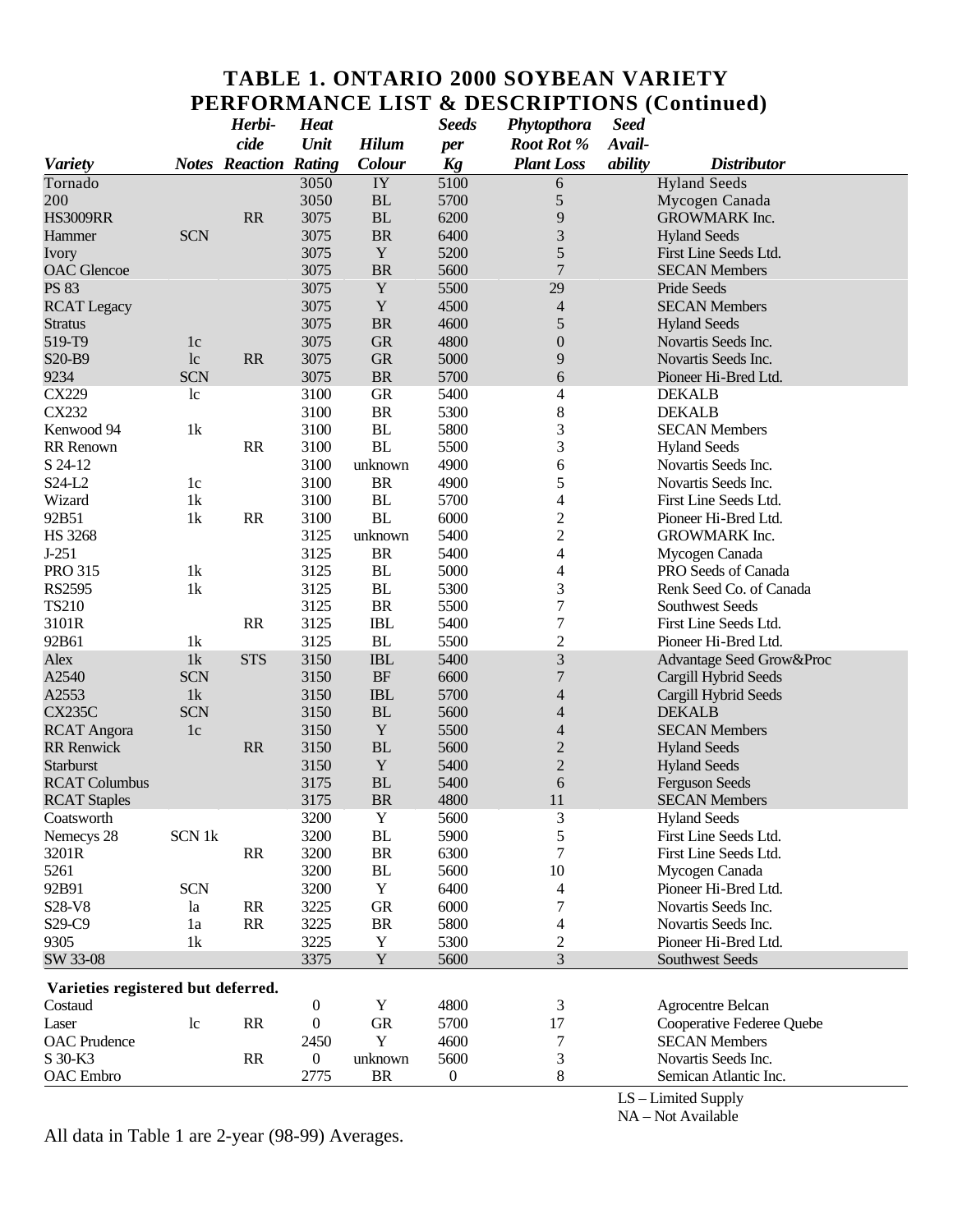# **TABLE 2. AGRONOMIC DATA 2500 - 2800 HEAT UNIT AREAS**

|                        | <b>Days</b>   | Yield Index (%) |                              |              |                       |               |                       |            |                              | <b>Plant</b> | Lodging                         |          |                                  |
|------------------------|---------------|-----------------|------------------------------|--------------|-----------------------|---------------|-----------------------|------------|------------------------------|--------------|---------------------------------|----------|----------------------------------|
|                        | to            |                 | <b>Brussels</b>              | <b>Elora</b> |                       | <b>Ottawa</b> |                       | Winchester |                              |              |                                 |          | <b>Average</b> Height 1=Standing |
| <b>Variety</b>         | <b>Mature</b> | 2yr             | 3yr                          | 2yr          | 3yr                   | 2yr           | 3yr                   | 2yr        | 3yr                          | 2yr          | 3yr                             | (cm)     | $5 = Flat$                       |
| Gentleman              | 103           | 74              | 74                           | 78           | 81                    | 81            | 82                    | 81         | 83                           | 79           | 80                              | 67       | 1.2                              |
| Accord                 | 105           | 80              | 80                           | 93           | 94                    | 92            | 90                    | 90         | 96                           | 89           | 90                              | 82       | 1.3                              |
| Corona                 | 105           | 90              | 89                           | 94           | 94                    | 71            | 77                    | 86         | 84                           | 85           | 86                              | 77       | 1.4                              |
| <b>OAC</b> Klondike    | 105           | 93              | 94                           | 99           | 99                    | 72            | 72                    | 86         | 87                           | 87           | 88                              | 64       | 1.1                              |
| <b>OAC</b> Salem       | 106           | 92              | 91                           | 95           | 93                    | 100           | 97                    | 94         | 92                           | 96           | 94                              | 73       | 1.2                              |
| <b>PS 32</b>           | 106           | 81              | 85                           | 88           | 90                    | 72            | 74                    | 81         | 84                           | 81           | 84                              | 65       | 1.1                              |
| Fiston                 | 107           | 90              | 88                           | 83           | 86                    | 70            | 74                    | 86         | 87                           | 82           | 84                              | 72       | 1.2                              |
| Medallion              | 107           | 94              | 91                           | 95           | 95                    | 87            | 89                    | 92         | 91                           | 92           | 91                              | 72       | 1.3                              |
| <b>OAC</b> Nepean      | 107           | 97              | $\blacksquare$               | 95           | $\blacksquare$        | 96            | $\blacksquare$        | 95         | $\blacksquare$               | 96           | $\blacksquare$                  | 63       | 1.1                              |
| <b>OAC</b> Walton      | 107           | 94              | 96                           | 102          | 102                   | 95            | 96                    | 95         | 90                           | 97           | 96                              | 80       | 1.4                              |
| Altesse                | 108           | 95              | 93                           | 93           | 95                    | 93            | 94                    | 98         | 100                          | 95           | 96                              | 80       | 1.4                              |
| <b>HS 2578</b>         | 108           | 89              | 91                           | 94           | 94                    | 91            | 88                    | 97         | 96                           | 93           | 92                              | 81       | 1.3                              |
| <b>HS 2688</b>         | 108           | 76              | 79                           | 87           | 89                    | 92            | 94                    | 91         | 88                           | 87           | 88                              | 59       | 1.0                              |
| S 00-66                | 108           | 94              | 96                           | 101          | 98                    | 97            | 94                    | 101        | 102                          | 98           | 98                              | 73       | 1.1                              |
| <b>AC</b> Proteina     | 109           | 61              | 68                           | 78           | 82                    | 94            | 94                    | 92         | 93                           | 82           | 85                              | 74       | 1.0                              |
| Aquilon                | 109           | 86              | 86                           | 96           | 96                    | 93            | 91                    | 91         | 91                           | 92           | 91                              | 76       | 1.5                              |
| Maple Glen             | 110           | 89              | 93                           | 94           | 96                    | 94            | 94                    | 92         | 92                           | 92           | 94                              | 72       | 1.0                              |
| <b>OAC</b> Erin        | 110           | 93              | 94                           | 104          | 102                   | 100           | 99                    | 100        | 99                           | 100          | 99                              | 71       | 1.2                              |
| <b>PS 36</b>           | 110           | 99              | <b>100</b>                   | 102          | 102                   | 105           | 104                   | 101        | 102                          | 102          | 102                             | 84       | 1.1                              |
| <b>OAC</b> Atwood      | 111           | 104             | 105                          | 104          | 105                   | 99            | 97                    | 103        | 103                          | 102          | 102                             | 73       | 1.2                              |
| <b>HS 2689</b>         | 112           | 100             | 101                          | 102          | 103                   | 104           | 102                   | 101        | 98                           | 102          | 101                             | 73       | 1.2                              |
| <b>OAC</b> Wingham     | 112           | 105             | 106                          | 100          | 102                   | 92            | 94                    | 102        | 102                          | 100          | 101                             | 70       | 1.0                              |
| Cabot<br>DB1979        | 113           | 108             | 109<br>99                    | 102<br>100   | 103                   | 106           | 106                   | 102<br>102 | 101<br>98                    | 104          | 104                             | 77<br>70 | 1.3                              |
| DKB00-99               | 113<br>113    | 96<br>94        |                              | 100          | 101                   | 99            | 98                    | 102        |                              | 99<br>98     | 99                              | 82       | 1.0                              |
| Korada                 | 113           | 115             | ÷,<br>113                    | 103          | $\blacksquare$<br>103 | 96<br>108     | 110                   | 106        | $\blacksquare$<br>111        | 107          | $\overline{\phantom{a}}$<br>109 | 66       | 1.1<br>1.1                       |
| <b>KG41</b>            | 114           | 91              | 92                           | 92           | 94                    | 100           | 102                   | 104        | 105                          | 97           | 99                              | 74       | 1.0                              |
| <b>OAC</b> Clinton     | 114           | 115             | $\blacksquare$               | 112          | ä,                    | 111           | $\blacksquare$        | 101        | $\blacksquare$               | 110          | ä,                              | 82       | 1.2                              |
| <b>OAC</b> Millennium  | 114           | 99              | 98                           | 105          | 106                   | 98            | 102                   | 106        | 106                          | 102          | 103                             | 72       | 1.0                              |
| <b>PS 42</b>           | 114           | 102             | 103                          | 102          | 103                   | 101           | 102                   | 109        | 107                          | 104          | 103                             | 71       | 1.1                              |
| S03-W4                 | 114           | 111             | 112                          | 110          | 108                   | 116           | 116                   | 113        | 113                          | 112          | 112                             | 79       | 1.0                              |
| <b>OAC</b> Brussels    | 115           | 104             | 104                          | 104          | 106                   | 95            | 99                    | 108        | 110                          | 103          | 105                             | 69       | 1.1                              |
| <b>OAC</b> Lucknow     | 115           | 108             | 108                          | 106          | 106                   | 101           | 103                   | 97         | 98                           | 103          | 104                             | 76       | 1.1                              |
| <b>SIERRA</b>          | 115           | 102             | ÷                            | 111          | $\blacksquare$        | 102           |                       | 108        | $\overline{\phantom{0}}$     | 106          | $\blacksquare$                  | 79       | 1.2                              |
| 2601R                  | 115           | 90              | 92                           | 92           | 95                    | 100           | 100                   | 100        | 98                           | 96           | 96                              | 79       | 1.1                              |
| 9063                   | 115           | 107             | 99                           | 110          | 107                   | 109           | 109                   | 102        | 105                          | 107          | 105                             | 74       | 1.0                              |
| Achiever               | 116           | 114             | 110                          | 106          | 106                   | 107           | 108                   | 106        | 104                          | 108          | 107                             | 89       | 1.5                              |
| AC 2001                | 116           | 110             | 107                          | 105          | 106                   | 117           | 113                   | 100        | 102                          | 108          | 107                             | 90       | $2.0\,$                          |
| <b>HS 2778</b>         | 116           | 110             | 109                          | 100          | 101                   | 102           | 106                   | 95         | 98                           | 101          | 103                             | 61       | 1.0                              |
| S03-C3                 | 116           | 96              | 101                          | 98           | 99                    | 104           | 99                    | 98         | 100                          | 99           | 100                             | 80       | 1.1                              |
| 2701R                  | 116           | 96              | 96                           | 94           | 94                    | 97            | 99                    | 98         | 101                          | 96           | 98                              | 76       | 1.0                              |
| <b>CX066</b>           | 117           | 110             | 112                          | 108          | 109                   | 109           | 107                   | 113        | 114                          | 110          | 111                             | 82       | 1.1                              |
| <b>OAC</b> Auburn      | 117           | 111             | 114                          | 109          | 110                   | 110           | 110                   | 104        | 102                          | 108          | 109                             | 79       | 1.1                              |
| <b>OAC</b> Bayfield    | 117           | 121             | 120                          | 109          | 108                   | 114           | 112                   | 104        | 105                          | 111          | 111                             | 82       | 1.3                              |
| <b>PS 50</b>           | 117           | 112             | 113                          | 106          | 106                   | 108           | 106                   | 102        | 104                          | 107          | 107                             | 84       | 1.3                              |
| <b>PS 55</b>           | 117           | 114             | 110                          | 105          | 104                   | 117           | 114                   | 108        | 111                          | 110          | 110                             | 87       | 1.2                              |
| RR Robust<br>S07-57    | 117           | 101             | $\qquad \qquad \blacksquare$ | 100          | $\overline{a}$        | 103           | $\blacksquare$        | 101        | $\qquad \qquad \blacksquare$ | 101          | $\overline{a}$                  | 87       | 1.2                              |
|                        | 117<br>118    | 108<br>124      | 110<br>123                   | 102<br>108   | 104                   | 109<br>113    | 106                   | 104<br>111 | 106                          | 106<br>114   | 107                             | 73<br>76 | 1.0<br>1.0                       |
| Enterprise<br>Maverick | 118           | 113             | $\overline{\phantom{a}}$     | 111          | 107<br>$\blacksquare$ | 115           | 116<br>$\blacksquare$ | 112        | 109<br>$\blacksquare$        | 113          | 113<br>$\blacksquare$           | 75       | 1.3                              |
| 9071                   | 118           | 110             | 104                          | 106          | 107                   | 111           | 115                   | 116        | 120                          | 111          | 112                             | 77       | 1.3                              |
| <b>AC</b> Bravor       | 119           | 107             | 104                          | 97           | 99                    | 107           | 108                   | 94         | 98                           | 101          | 102                             | 83       | 1.3                              |
| Zephyr                 | 119           | 116             | 121                          | 104          | 106                   | 107           | 114                   | 110        | 107                          | 109          | 112                             | 81       | 1.4                              |
| 2702R                  | 119           | 106             | 110                          | 97           | 100                   | 104           | 107                   | 109        | 108                          | 104          | 106                             | 78       | 1.0                              |
| <b>OAC</b> Eclipse     | 120           | 105             | 107                          | 105          | 105                   | 117           | 115                   | 100        | 101                          | 107          | 107                             | 87       | 1.2                              |
| Average yield (T/ha)   |               | 2.62            | 2.62                         | 3.50         | 3.22                  | 3.20          | 2.96                  | 3.57       | 3.25                         | 3.22         | 3.01                            |          |                                  |
| Average yield (bu/ac)  |               | 39.8            | 39.8                         | 53.2         | 49.0                  | 48.7          | 44.9                  | 54.4       | 49.4                         | 49.0         | 45.8                            |          |                                  |
|                        |               |                 |                              |              |                       |               |                       |            |                              |              |                                 |          |                                  |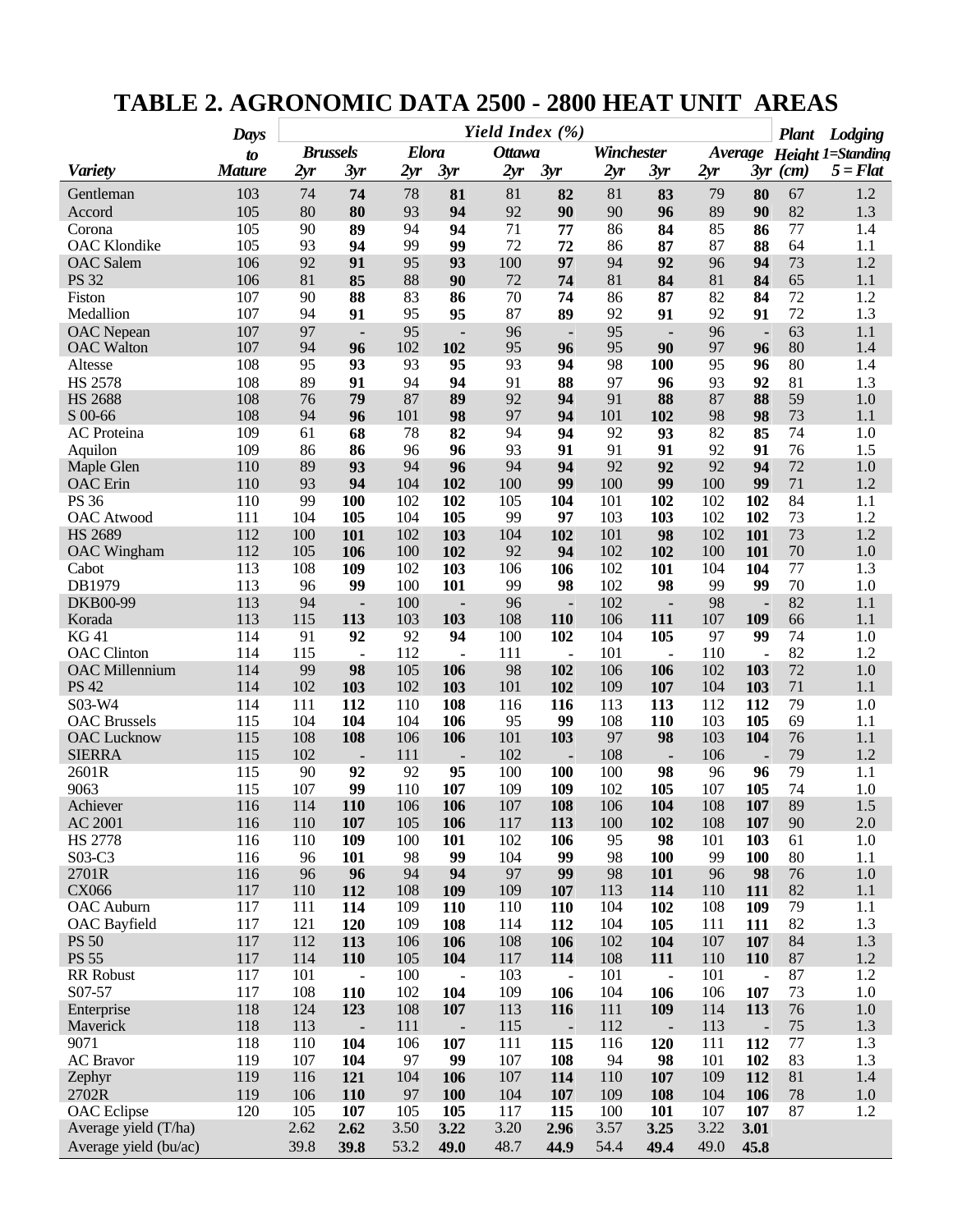|                       | <b>Days</b>   | Yield Index (%) |                          |      |                              |      |                |      | <b>Plant</b>             | Lodging |                |      |                   |
|-----------------------|---------------|-----------------|--------------------------|------|------------------------------|------|----------------|------|--------------------------|---------|----------------|------|-------------------|
| to                    |               |                 | <b>Exeter</b>            |      | <b>St Pauls</b>              |      | Winchester     |      | Woodstock                |         | Average        |      | Height 1=Standing |
| <b>Variety</b>        | <b>Mature</b> | $1 \, yr$       | *97/99                   | 2yr  | 3yr                          | 2yr  | 3yr            | 2yr  | 3yr                      | 2yr     | 3yr            | (cm) | $5 = Flat$        |
| <b>OAC</b> Auburn     | 112           | 96              | 99                       | 96   | 95                           | 80   | 80             | 96   | 96                       | 91      | 90             | 79   | 1.7               |
| <b>OAC</b> Bayfield   | 112           | 100             | 95                       | 92   | 91                           | 100  | 92             | 92   | 89                       | 95      | 91             | 78   | 1.8               |
| Fiesta                | 113           | 98              | 99                       | 92   | 94                           | 101  | 102            | 96   | 97                       | 96      | 98             | 66   | 1.0               |
| MS0747                | 114           | 91              | 95                       | 95   | 95                           | 89   | 88             | 101  | 102                      | 95      | 95             | 85   | 1.6               |
| Amberly               | 115           | 89              | 94                       | 97   | 97                           | 105  | 101            | 103  | 100                      | 102     | 99             | 88   | 1.3               |
| 91B01                 | 115           | 99              | 98                       | 101  | 101                          | 91   | 98             | 96   | 93                       | 96      | 97             | 79   | 1.5               |
| <b>Bounty</b>         | 116           | 98              | 96                       | 91   | 92                           | 103  | 103            | 98   | 96                       | 97      | 97             | 77   | 1.2               |
| <b>HS 2888</b>        | 116           | 103             | 103                      | 102  | 100                          | 98   | 95             | 100  | 101                      | 100     | 99             | 86   | 1.7               |
| <b>OAC</b> Oxford     | 116           | 96              | $\overline{\phantom{a}}$ | 102  | $\blacksquare$               | 105  | $\blacksquare$ | 101  | $\overline{\phantom{a}}$ | 103     | $\blacksquare$ | 85   | 1.4               |
| <b>OAC</b> Stratford  | 116           | 107             | 103                      | 99   | 98                           | 106  | 102            | 107  | 105                      | 104     | 102            | 82   | 1.9               |
| S08-80                | 116           | 97              | 98                       | 99   | 100                          | 99   | 100            | 101  | 102                      | 100     | 101            | 83   | 1.3               |
| Arva                  | 117           | 104             | 101                      | 102  | 101                          | 101  | 102            | 101  | 103                      | 101     | 102            | 80   | 1.5               |
| Marathon              | 117           | 106             | 100                      | 97   | 95                           | 90   | 88             | 95   | 97                       | 94      | 93             | 86   | 1.9               |
| PS 63                 | 117           | 69              | 86                       | 89   | 91                           | 89   | 91             | 83   | 86                       | 87      | 89             | 82   | 1.3               |
| 2801R                 | 117           | 96              | 90                       | 93   | 90                           | 93   | 89             | 89   | 88                       | 92      | 89             | 85   | 1.6               |
| A0868                 | 118           | 96              | 96                       | 107  | 105                          | 103  | 105            | 101  | 101                      | 104     | 104            | 78   | 1.6               |
| <b>CX101RR</b>        | 118           |                 | 92                       | 97   | 98                           | 93   | 94             | 89   | 91                       | 93      | 94             | 86   | 1.5               |
| <b>OAC</b> Exeter     | 118           | 95              | 93                       | 95   | 93                           | 98   | 95             | 90   | 93                       | 94      | 94             | 80   | 1.5               |
| <b>PRO 282</b>        | 118           | 108             | 108                      | 103  | 104                          | 108  | 109            | 105  | 105                      | 105     | 106            | 80   | 1.4               |
| <b>PRO 285</b>        | 118           | 98              | 103                      | 106  | 106                          | 101  | 99             | 106  | 103                      | 104     | 103            | 91   | 1.9               |
| <b>RCAT Bobcat</b>    | 118           | 113             | 107                      | 106  | 105                          | 97   | 98             | 107  | 106                      | 103     | 103            | 85   | 1.6               |
| 9132                  | 118           | 94              | 95                       | 95   | 99                           | 98   | 103            | 104  | 101                      | 99      | 101            | 75   | 1.3               |
| <b>HS 2988</b>        | 119           | 102             | 99                       | 104  | 104                          | 112  | 109            | 100  | 101                      | 105     | 105            | 84   | 1.3               |
| M-080                 | 119           | 88              | 94                       | 99   | 100                          | 113  | 110            | 98   | 98                       | 103     | 103            | 84   | 1.3               |
| PS66RR                | 119           | 94              | $\overline{\phantom{a}}$ | 84   | $\blacksquare$               | 94   | $\blacksquare$ | 87   | $\blacksquare$           | 88      | $\blacksquare$ | 82   | 1.4               |
| Sentry                | 119           | 113             | 107                      | 103  | 100                          | 105  | <b>100</b>     | 103  | 102                      | 104     | 101            | 84   | 1.8               |
| Crystal               | 120           | 101             | 97                       | 101  | 99                           | 103  | 102            | 104  | 101                      | 103     | 101            | 80   | 1.4               |
| Telstar               | 120           | 111             | 110                      | 104  | 105                          | 106  | 106            | 97   | 102                      | 102     | 104            | 85   | 1.8               |
| A1553                 | 121           | 105             | 104                      | 109  | 109                          | 94   | 101            | 105  | 105                      | 103     | 105            | 75   | 1.7               |
| DKB15-15              | 121           | 105             | 106                      | 110  | 107                          | 106  | 103            | 104  | 104                      | 107     | 105            | 90   | 1.9               |
| <b>PS73</b>           | 121           | 106             | 108                      | 107  | 105                          | 110  | 108            | 107  | 104                      | 108     | 106            | 88   | 1.4               |
| S14-H4                | 121           | 104             | 103                      | 101  | 103                          | 105  | 106            | 98   | 98                       | 101     | 102            | 82   | 1.2               |
| S14-M7                | 121           | 97              | 97                       | 91   | 92                           | 94   | 92             | 90   | 89                       | 92      | 91             | 82   | 1.3               |
| T8508                 | 121           | 105             | 104                      | 103  | 104                          | 104  | 101            | 107  | 107                      | 105     | 104            | 88   | 1.4               |
| M oore                | 122           | 104             | 101                      | 109  | 107                          | 96   | 99             | 107  | 108                      | 104     | 105            | 79   | 1.5               |
| <b>PRO 295</b>        | 122           | 100             | 101                      | 106  | 103                          | 110  | 107            | 110  | 108                      | 109     | 106            | 92   | 1.5               |
| 2901R                 | 122           | 95              | $\sim$                   | 104  | $\blacksquare$               | 97   | $\blacksquare$ | 102  | $\blacksquare$           | 101     | $\blacksquare$ | 84   | $1.5\,$           |
| <b>PRO 292</b>        | 123           | 108             | 109                      | 109  | 111                          | 116  | 116            | 111  | 110                      | 112     | 112            | 84   | 1.6               |
| RR Rambler            | 123           | 99              | $\blacksquare$           | 95   | $\qquad \qquad \blacksquare$ | 85   | $\blacksquare$ | 97   | ۰                        | 92      | $\blacksquare$ | 83   | 1.7               |
| 5155                  | 123           | 101             | $\overline{\phantom{a}}$ | 106  | ä,                           | 100  |                | 99   | ä,                       | 102     |                | 80   | 1.3               |
| RR Reign              | 124           | 99              | $\bar{\phantom{a}}$      | 98   | $\blacksquare$               | 90   | Ĭ.             | 94   | ä,                       | 94      |                | 86   | 1.7               |
| Average yield (T/ha)  |               | 3.21            | 3.44                     | 3.58 | 3.59                         | 3.40 | 3.28           | 3.19 | 3.14                     | 3.39    | 3.34           |      |                   |
| Average yield (bu/ac) |               | 48.9            | 52.3                     | 54.5 | 54.6                         | 51.8 | 49.9           | 48.5 | 47.8                     | 51.6    | 50.8           |      |                   |

## **TABLE 3. AGRONOMIC DATA 2700 - 2900 HEAT UNIT AREAS**

| <b>Testing areas: Table 2</b> |      |      |      |            |      |        | <b>Testing areas: Table</b> |
|-------------------------------|------|------|------|------------|------|--------|-----------------------------|
| <b>Brussels</b>               | 1997 | 1998 | 1999 | Exeter     | 1997 | $\sim$ | 1999                        |
| Elora                         | 1997 | 1998 | 1999 | St. Pauls  | 1997 | 1999   | 1999                        |
| Ottawa                        | 1997 | 1998 | 1999 | Winchester | 1997 | 1998   | 1999                        |
| Winchester                    | 1997 | 1998 | 1999 | Woodstock  | 1997 | 1998   | 1999                        |

| <b>Testing areas: Table 2</b> |      |      |      |                     |      |        | <b>Testing areas: Table 3</b> |
|-------------------------------|------|------|------|---------------------|------|--------|-------------------------------|
| 3russels -                    | 1997 | 1998 | 1999 | Exeter              |      | 1997 - | 1999                          |
| Elora                         | 1997 | 1998 | 1999 | St. Pauls 1997 1999 |      |        | 1999                          |
| Ottawa                        | 1997 | 1998 | 1999 | Winchester          | 1997 | - 1998 | 1999                          |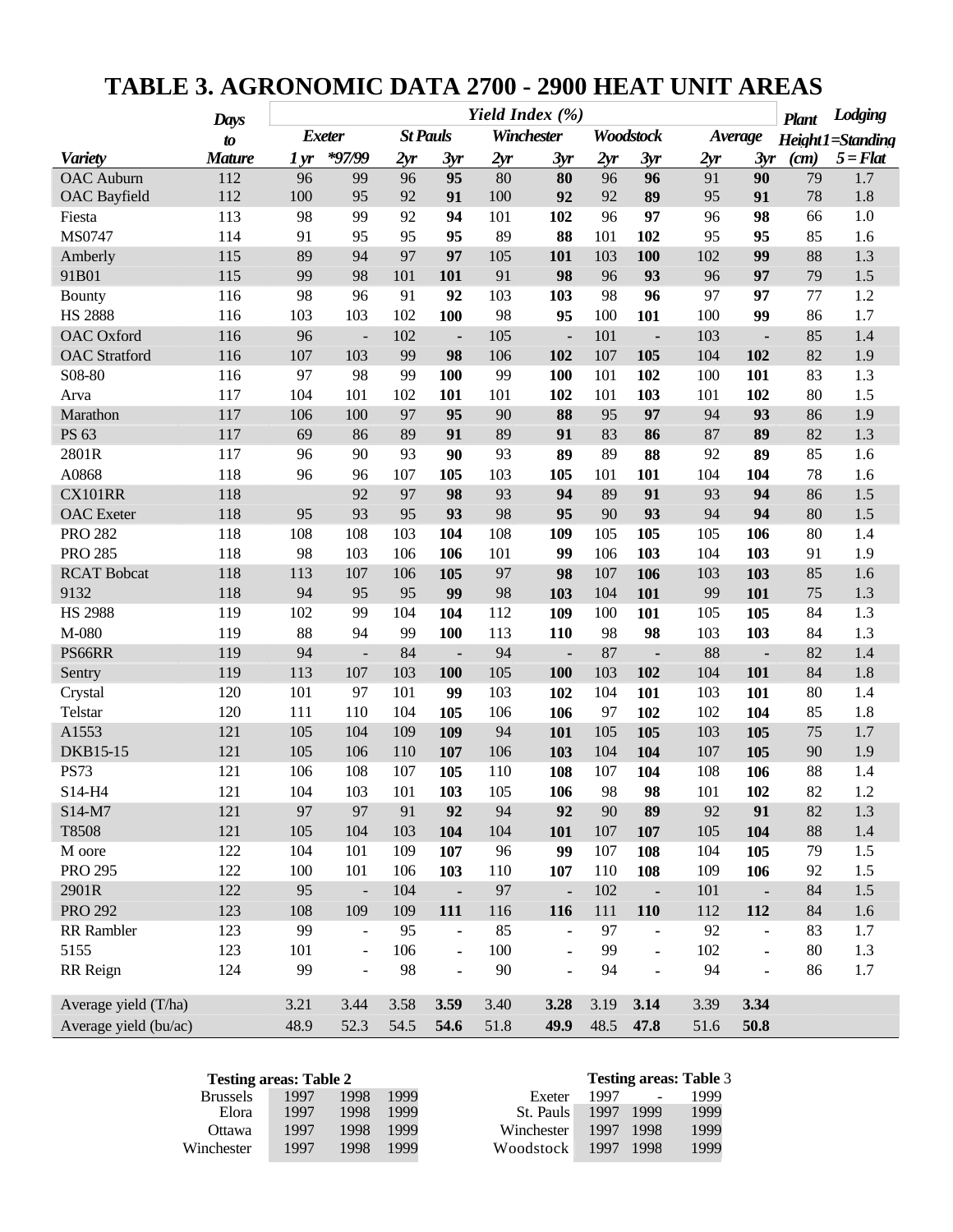### **TABLE 4. AGRONOMIC DATA 2900 - 3300 HEAT UNIT AREAS** *YIELD INDEX (%)*

|                       | <b>Days</b>                | ,,,,,,,,,,,,,,<br>CLAY |                          |               |           | LOAM      | <b>Plant</b>                   | <b>Lodging</b>     |                                        |               |            |
|-----------------------|----------------------------|------------------------|--------------------------|---------------|-----------|-----------|--------------------------------|--------------------|----------------------------------------|---------------|------------|
|                       | $\boldsymbol{\mathit{to}}$ |                        | <b>Dutton</b>            | <b>Inwood</b> |           | Ridgetown |                                | <b>Talbotville</b> |                                        | <b>Height</b> | 1=Standing |
| <i>Variety</i>        | <b>Mature</b>              | 1yr                    | $*97/98$                 | 2yr           | 3yr       | 2yr       | 3 yr                           | 2yr                | 3yr                                    | (cm)          | $5 = Flat$ |
| <b>RCAT Bobcat</b>    | 117                        | 103                    | 98                       | 94            | 95        | 99        | 100                            | 97                 | 95                                     | 77            | 1.8        |
| Squire                | 117                        | 96                     | 99                       | 93            | 93        | 99        | 101                            | 99                 | 102                                    | 73            | 2.0        |
| 140                   | 117                        | 96                     | 97                       | 92            | 93        | 96        | 98                             | 99                 | 98                                     | 86            | 1.7        |
| 9163                  | 117                        | 98                     | 98                       | 95            | 95        | 102       | 103                            | 96                 | 97                                     | 85            | 1.7        |
| <b>PS 77</b>          | 118                        | 99                     | 99                       | 93            | 95        | 98        | 98                             | 101                | 99                                     | 74            | 2.1        |
| AP1876                | 119                        | 102                    | 101                      | 98            | 99        | 96        | 96                             | 103                | 101                                    | 84            | 2.1        |
| A1923                 | 119                        | 99                     | 101                      | 102           | 100       | 108       | 105                            | 102                | 102                                    | 76            | 1.4        |
| Crusher               | 119                        | 107                    | 107                      | 99            | 99        | 95        | 94                             | 95                 | 96                                     | 91            | 1.9        |
| <b>CX173</b>          | 119                        | 94                     | 95                       | 96            | 97        | 100       | 100                            | 103                | 101                                    | 86            | 1.5        |
| <b>HS 3078</b>        | 119                        | 99                     | 99                       | 99            | 97        | 93        | 94                             | 103                | 102                                    | 74            | 1.9        |
| <b>OAC</b> Bright     | 119                        | 99                     | 100                      | 105           | 101       | 96        | 99                             | 105                | 102                                    | 83            | 1.9        |
| Sapphire              | 119                        | 105                    | 96                       | 96            | 98        | 101       | 99                             | 100                | 102                                    | 79            | 1.9        |
| Stine 2500            | 119                        | 94                     | 98                       | 96            | 98        | 110       | 108                            | 102                | 102                                    | 77            | $1.8\,$    |
| 92805                 | 119                        | 99                     | $\overline{\phantom{a}}$ | 93            | ۰         | 101       | $\overline{\phantom{a}}$<br>95 | 93                 | $\blacksquare$                         | 78            | 1.5        |
| AG1901<br>A2161       | 120<br>120                 | 96                     | 99<br>103                | 96            | 97        | 92<br>99  |                                | 106                | 104                                    | 90<br>81      | 1.8<br>2.1 |
| M-210                 | 120                        | 103<br>103             | 106                      | 91<br>105     | 93<br>102 | 99        | 99<br>99                       | 106<br>105         | 103<br>103                             | 84            | 1.8        |
| PS 84 SCN             | 120                        | 97                     | 96                       | 97            | 97        | 91        | 94                             | 101                | 98                                     | 78            | 2.0        |
| S 18-11               | 120                        | 95                     | 94                       | 96            | 94        | 100       | 97                             | 93                 | 95                                     | 74            | 2.0        |
| S 19-90               | 120                        | 95                     | 97                       | 92            | 94        | 98        | 98                             | 94                 | 94                                     | 79            | 1.6        |
| Westag 97             | 120                        | 114                    | 112                      | 108           | 108       | 105       | 103                            | 104                | 104                                    | 76            | 2.3        |
| 3001S                 | 120                        | 98                     | 101                      | 99            | 100       | 100       | 101                            | 99                 | 98                                     | 88            | 2.2        |
| A2069                 | 121                        | 104                    | 107                      | 102           | 102       | 107       | 104                            | 99                 | <b>100</b>                             | 73            | 1.4        |
| <b>Bailey</b>         | 121                        | 91                     | 95                       | 93            | 95        | 98        | 98                             | 95                 | 95                                     | 75            | 1.5        |
| <b>Bennett</b>        | 121                        | 94                     | 93                       | 103           | 101       | 100       | 103                            | 108                | 106                                    | 90            | 1.8        |
| <b>CX205</b>          | 121                        | 101                    | 99                       | 98            | 98        | 102       | 104                            | 104                | 102                                    | 89            | 2.1        |
| DKB20-10              | 121                        | 93                     |                          | 96            | ÷,        | 100       | $\bar{\phantom{a}}$            | 98                 | $\Box$                                 | 76            | 1.6        |
| <b>HS 3168</b>        | 121                        | 99                     | 98                       | 101           | 100       | 96        | 98                             | 99                 | 99                                     | 80            | 1.7        |
| <b>PS 86 RR</b>       | 121                        | 99                     | 101                      | 98            | 97        | 98        | 96                             | 95                 | 96                                     | 83            | 1.9        |
| S20-F8                | 121                        | 108                    | 104                      | 99            | 102       | 109       | 106                            | 102                | 104                                    | 83            | 1.4        |
| Tornado               | 121                        | 100                    | 103                      | 98            | 99        | 101       | 100                            | 98                 | 97                                     | 77            | 1.3        |
| 200                   | 121                        | 103                    | 104                      | 104           | 101       | 106       | 106                            | 104                | 105                                    | 75            | 1.3        |
| AG2101                | 122                        | 104                    | 101                      | 100           | 99        | 98        | 97                             | 100                | 102                                    | 84            | 1.3        |
| Ivory                 | 122                        | 104                    | 105                      | 96            | 100       | 111       | 108                            | 110                | 109                                    | 75            | 1.5        |
| <b>OAC</b> Glencoe    | 122                        | 93                     | 97                       | 109           | 106       | 104       | 102                            | 106                | 104                                    | 96            | 1.6        |
| <b>PS 83</b>          | 122                        | 92                     | 89                       | 96            | 99        | 94        | 96                             | 98                 | <b>100</b>                             | 92            | 2.0        |
| <b>RCAT</b> Legacy    | 122                        | 97                     | 100                      | 103           | 106       | 99        | <b>100</b>                     | 100                | 102                                    | 68            | 2.0        |
| S19-19                | 122                        | 105                    |                          | 97            |           | 104       | $\overline{\phantom{a}}$       | 106                |                                        | 81            | 1.6        |
| S20-B9                | 122                        | 90                     | 90                       | 93            | 93        | 94        | 93                             | 91                 | 91                                     | 87            | 1.6        |
| CX229                 | 123                        | 109                    | 104                      | 91            | 97        | 106       | 106                            | 98                 | 101                                    | 81            | 1.8        |
| <b>CX232</b>          | 123                        | 106                    | 104                      | 103           | 102       | 102       | 104                            | 102                | 102                                    | 76            | 1.2        |
| Kenwood 94            | 123                        | 99<br>97               | 105<br>98                | 107           | 105       | 99<br>94  | <b>100</b>                     | 99                 | 99                                     | 92<br>85      | 2.0        |
| RR Renown<br>S 24-12  | 123<br>123                 | 105                    | 102                      | 104<br>103    | 99<br>106 | 106       | 95<br>104                      | 103<br>95          | 101<br>97                              | 79            | 1.8<br>1.8 |
| <b>HS 3268</b>        | 124                        | 100                    |                          | 112           |           | 104       |                                | 103                |                                        | 83            | 1.5        |
| <b>PRO 315</b>        | 124                        | 100                    | 99                       | 110           | 106       | 94        | $\overline{\phantom{a}}$<br>96 | 99                 | $\overline{\phantom{a}}$<br><b>101</b> | 86            | 1.5        |
| RS2595                | 124                        | 106                    | 106                      | 103           | 105       | 106       | 104                            | 101                | 102                                    | 81            | 1.6        |
| <b>TS210</b>          | 124                        | 104                    | 106                      | 107           | 105       | 109       | 106                            | 100                | <b>100</b>                             | 83            | 1.4        |
| 3101R                 | 124                        | 100                    | 92                       | 97            | 96        | 102       | 104                            | 97                 | 97                                     | 86            | 1.5        |
| 92861                 | 124                        | 109                    | 105                      | 111           | 112       | 102       | 103                            | 102                | 104                                    | 88            | 1.9        |
| Alex                  | 125                        | 110                    | 108                      | 106           | 105       | 95        | 95                             | 101                | 102                                    | 92            | 1.9        |
| <b>CX235c</b>         | 125                        | 101                    | 98                       | 111           | 108       | 97        | 97                             | 99                 | 96                                     | 84            | 1.4        |
| <b>RCAT</b> Angora    | 126                        | 99                     | 100                      | 112           | 108       | 97        | 101                            | 95                 | 96                                     | 84            | 2.6        |
|                       |                            |                        |                          |               |           |           |                                |                    |                                        |               |            |
| Average yield (T/ha)  |                            | 4.41                   | 3.54                     | 3.57          | 3.41      | 4.37      | 4.20                           | 3.93               | 3.90                                   |               |            |
| Average yield (bu/ac) |                            | 67.1                   | 53.8                     | 54.3          | 51.9      | 66.5      | 63.9                           | 59.8               | 59.4                                   |               |            |

\*97/98 Dutton 2-year average based on 1997 and 1998.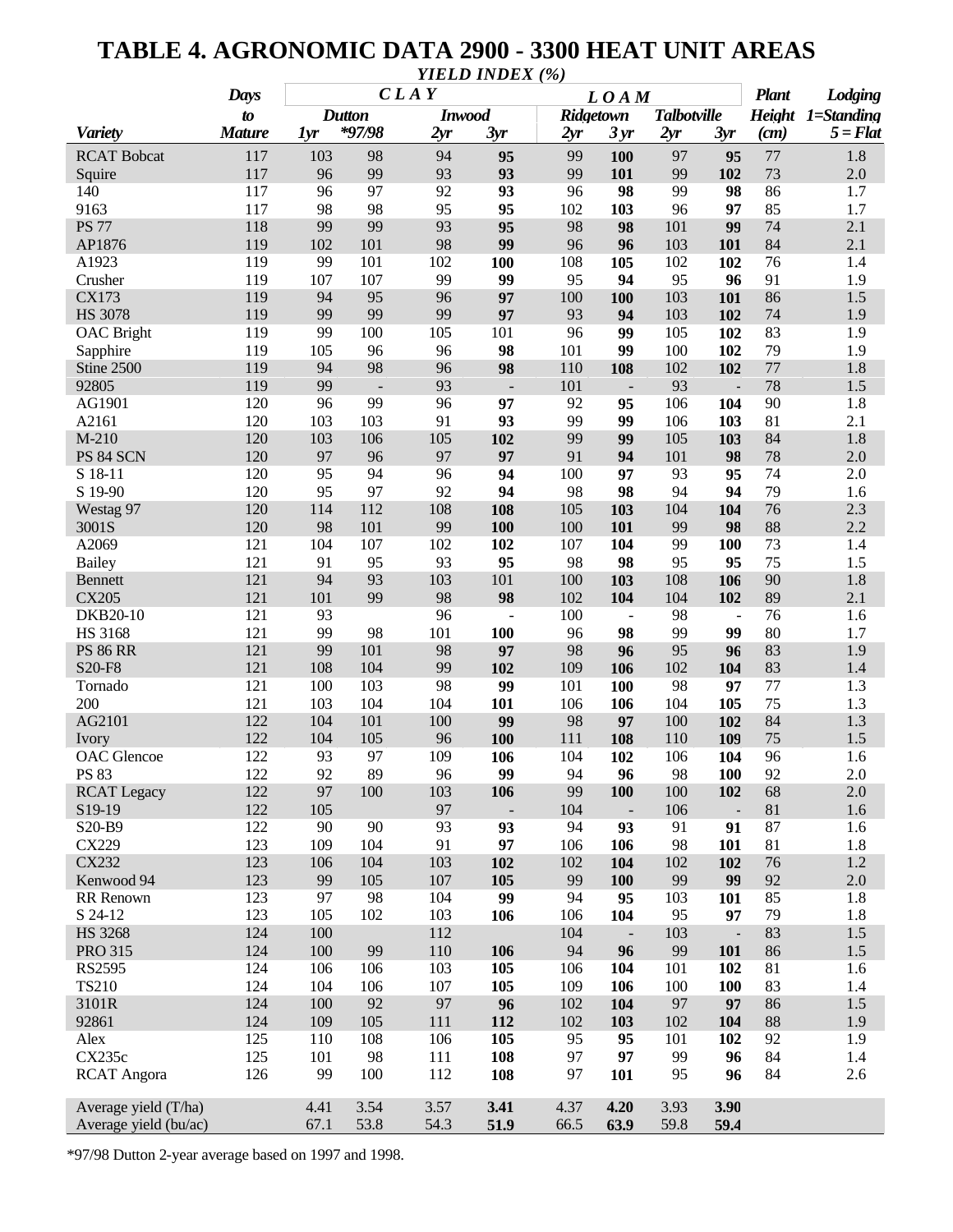# **TABLE 5. AGRONOMIC DATA 3300 - 3500 HEAT UNIT AREAS**

|                                                                |                           |                      | <b>CLAY</b>          | IILLD INDLA (70) | <b>LOAM</b>                                                   |               |                               |                           |
|----------------------------------------------------------------|---------------------------|----------------------|----------------------|------------------|---------------------------------------------------------------|---------------|-------------------------------|---------------------------|
|                                                                | Days<br>$\boldsymbol{to}$ | <b>Tilbury</b>       |                      | Woodslee         | <b>Chatham</b>                                                | <b>Malden</b> | <b>Plant</b><br><b>Height</b> | Lodging<br>$1 =$ Standing |
| <b>Variety</b>                                                 | <b>Mature</b>             | 2yr                  | 2yr                  | 3yr              | 2yr                                                           | 1yr           | (cm)                          | $5 = Flat$                |
| Stine 2500                                                     | 111                       | 91                   | 100                  | 102              | 105                                                           | 103           | 66                            | 1.2                       |
| S 19-90                                                        | 111                       | 93                   | 89                   | 93               | 99                                                            | 106           | 68                            | 1.3                       |
| Nankino                                                        | 113                       | 95                   | 102                  | 103              | 101                                                           | 104           | 75                            | 1.4                       |
| <b>RR</b> Reward                                               | 113                       | 93                   | 96                   | 93               | 92                                                            | 93            | 73                            | 1.5                       |
| <b>CX232</b>                                                   | 114                       | 100                  | 97                   | 98               | 102                                                           | 104           | 66                            | 1.2                       |
| <b>HS3009RR</b>                                                | 114                       | 96                   | 91                   | 92               | 94                                                            | 90            | 87                            | 2.3                       |
| Hammer                                                         | 114                       | 94                   | 95                   | 94               | 98                                                            | 95            | $77 \,$                       | 2.6                       |
| <b>Stratus</b>                                                 | 114                       | 101                  | 99                   | 103              | 99                                                            | 101           | 74                            | 1.8                       |
| S24-12                                                         | 114                       | 97                   | 102                  | 100              | 99                                                            | 105           | 68                            | 1.2                       |
| 9234                                                           | 114                       | 92                   | 93                   | 92               | 91                                                            | 96            | 72                            | 2.3                       |
| Kenwood 94                                                     | 115                       | 105                  | 107                  | 105              | 94                                                            | 99            | 78                            | 2.5                       |
| S24-L2                                                         | 115                       | 99                   | 103                  |                  | 104                                                           |               | 69                            | 1.0                       |
| Wizard                                                         | 115                       | 95                   | 104                  | 103              | 96                                                            | 102           | 71                            | 1.3                       |
| 92B51                                                          | 115                       | 94                   | 86                   | 89               | 94                                                            | 97            | 71                            | 1.5                       |
| $J-251$                                                        | 116                       | 105                  | 103                  | 104              | 109                                                           | 101           | 66                            | 1.4                       |
| 92B61                                                          | 116                       | 107                  | 108                  | 105              | 101                                                           | 98            | 74                            | 2.4                       |
| A2540                                                          | 117                       | 107                  | 100                  | 99               | 94                                                            | 82            | 78                            | 2.0                       |
| A2553                                                          | 117                       | 105                  | 102                  | 104              | 106                                                           | 111           | 65                            | 1.0                       |
| <b>CX235c</b>                                                  | 117                       | 103                  | 102                  |                  | 99                                                            |               | 73                            | 1.7                       |
| <b>RR</b> Renwick                                              | 117                       | 103                  | 96                   | 98               | 106                                                           | 97            | 77                            | 1.9                       |
| Starburst                                                      | 117                       | 97                   | 105                  | 104              | 100                                                           | 96            | 70                            | 1.9                       |
| <b>RCAT Columbus</b>                                           | 118                       | 105                  | 99                   | 99               | 96                                                            | 104           | 79                            | 2.0                       |
| <b>RCAT Staples</b>                                            | 118                       | 107                  | 114                  | 113              | 103                                                           | 113           | 82                            | 2.1                       |
| Coatsworth                                                     | 119                       | 103                  | 105                  | 106              | 97                                                            | 101           | 76                            | 2.4                       |
| Nemecys 28                                                     | 119                       | 103                  | 96                   | 99               | 92                                                            | 101           | 75                            | 1.7                       |
| 3201R                                                          | 119                       | 94                   | 98                   | 99               | 102                                                           | 95            | 82                            | 2.6                       |
| 5261                                                           | 119                       | 106                  | 102                  | 105              | 111                                                           | 104           | 72                            | 1.1                       |
| 92B91                                                          | 119                       | 104                  | 96                   | 98               | 105                                                           | 105           | 85                            | 2.8                       |
| S29-C9                                                         | 120                       | 97                   | 105                  |                  | 106                                                           | -             | 84                            | 2.2                       |
| S28-V8                                                         | 120                       | 96                   | 96                   | 94               | 100                                                           | 95            | 76                            | 1.5                       |
| 9305                                                           | 120                       | 108                  | 108                  | 107              | 98                                                            | 100           | 76                            | 2.0                       |
| SW 33-08                                                       | 126                       | 100                  | 113                  | 108              | 104                                                           | 101           | 84                            | 2.1                       |
| Average yield (T/ha)                                           |                           | 3.28                 | 3.71                 | 3.59             | 4.56                                                          | 4.26          |                               |                           |
| Average yield (bu/ac)                                          |                           | 49.8                 | 56.5                 | 54.6             | 69.3                                                          | 64.8          |                               |                           |
| <b>Testing areas: Table 4</b><br>Dutton<br>Inwood<br>Ridgetown |                           | 1997<br>1997<br>1997 | 1998<br>1998<br>1998 | 1999<br>1999     | <b>Testing areas: Table 5</b><br>Chatham<br>Malden<br>Tilbury | 1997          | 1998<br>1998                  | 1999<br>1999              |
| Talbotville                                                    |                           | 1997                 | 1998                 | 1999             | Woodslee                                                      | 1997          | 1998                          | 1999                      |

### *YIELD INDEX (%)*